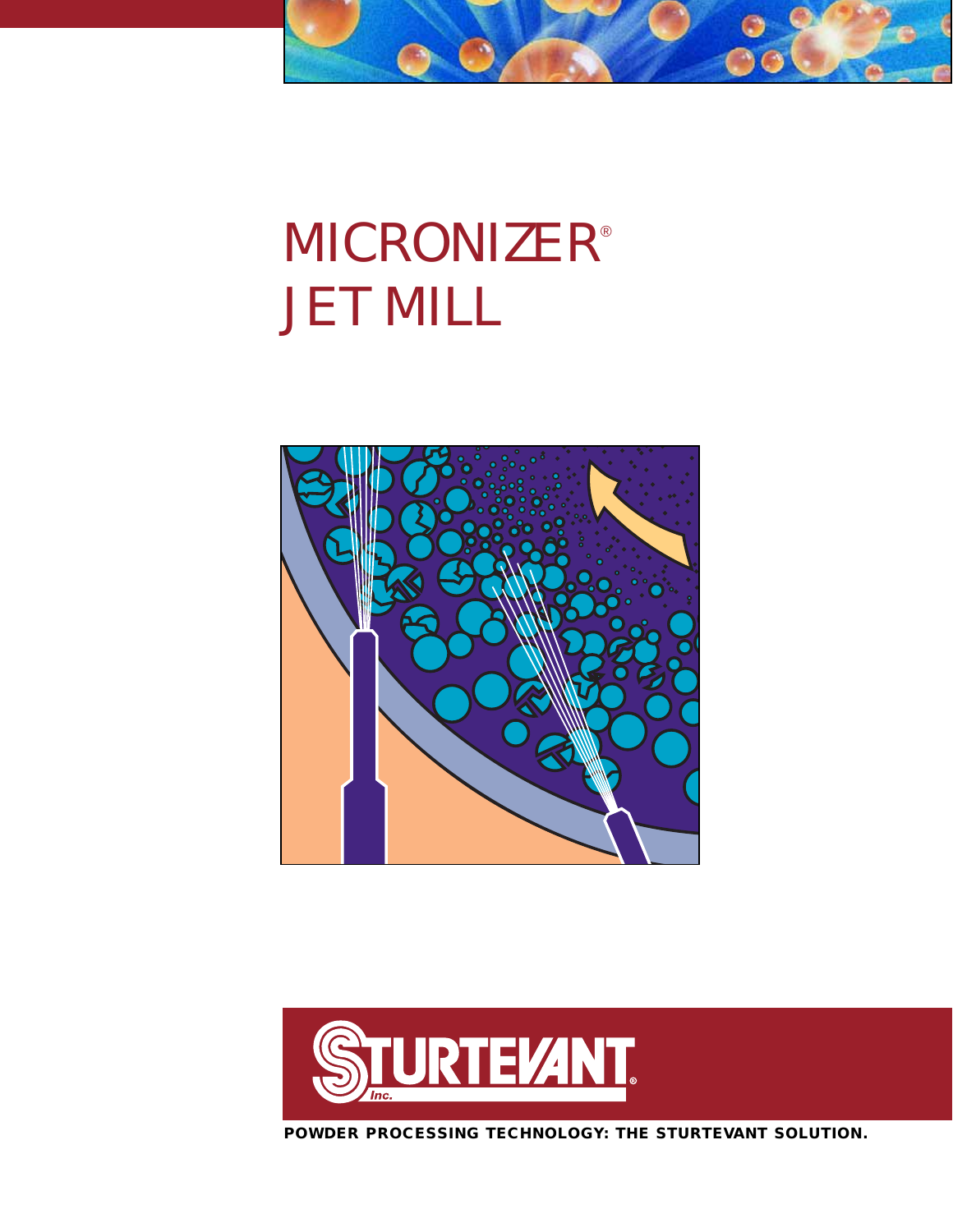## **STURTEVANT. INDUSTRIAL STRENGTH EFFICIENCY.**

T he Sturtevant Micronizer<sup>®</sup> is our<br> **T** response to meeting industry de response to meeting industry demands for constant improvement in processing technology. Utilizing a unique fluid energy grinding system to generate particle-on-particle impact, the Micronizer grinds and classifies powders to micron and sub-micron sizes in a single operation, in a single grinding chamber.

A proven performer in thousands of installations around the world, the Micronizer processes a countless variety of materials throughout the food, chemical, ceramic, mineral, and pharmaceutical industries.

Engineered to meet industrial-strength demands with efficiency, the Micronizer combines high performance and Sturtevant dependability with these benefits:

- Simple, straightforward design with no moving parts
- Efficient, effective one-step grinding and classifying operation
- Engineered for easy access
- No heat from grinding
- No media contamination
- No lubricant contamination
- Variety of available liners to prevent contamination and resist abrasion
- USDA-accepted models available for sanitary/pharmaceutical applications. Brochure available.



Designed for high performance below 325 mesh (44 microns) — the economical fineness limit of many mechanical grinders — the Micronizer can consistently produce fines as small as 0.5 microns.

High-speed rotation subjects material to particle-on-particle impact reduction. Centrifugal force holds larger particles in the grinding area while centripetal force drives preselectedsized fines toward the center for discharge.

Rotation generates high-speed particle collision, creating increasingly smaller fines through particle-on-particle impact reduction.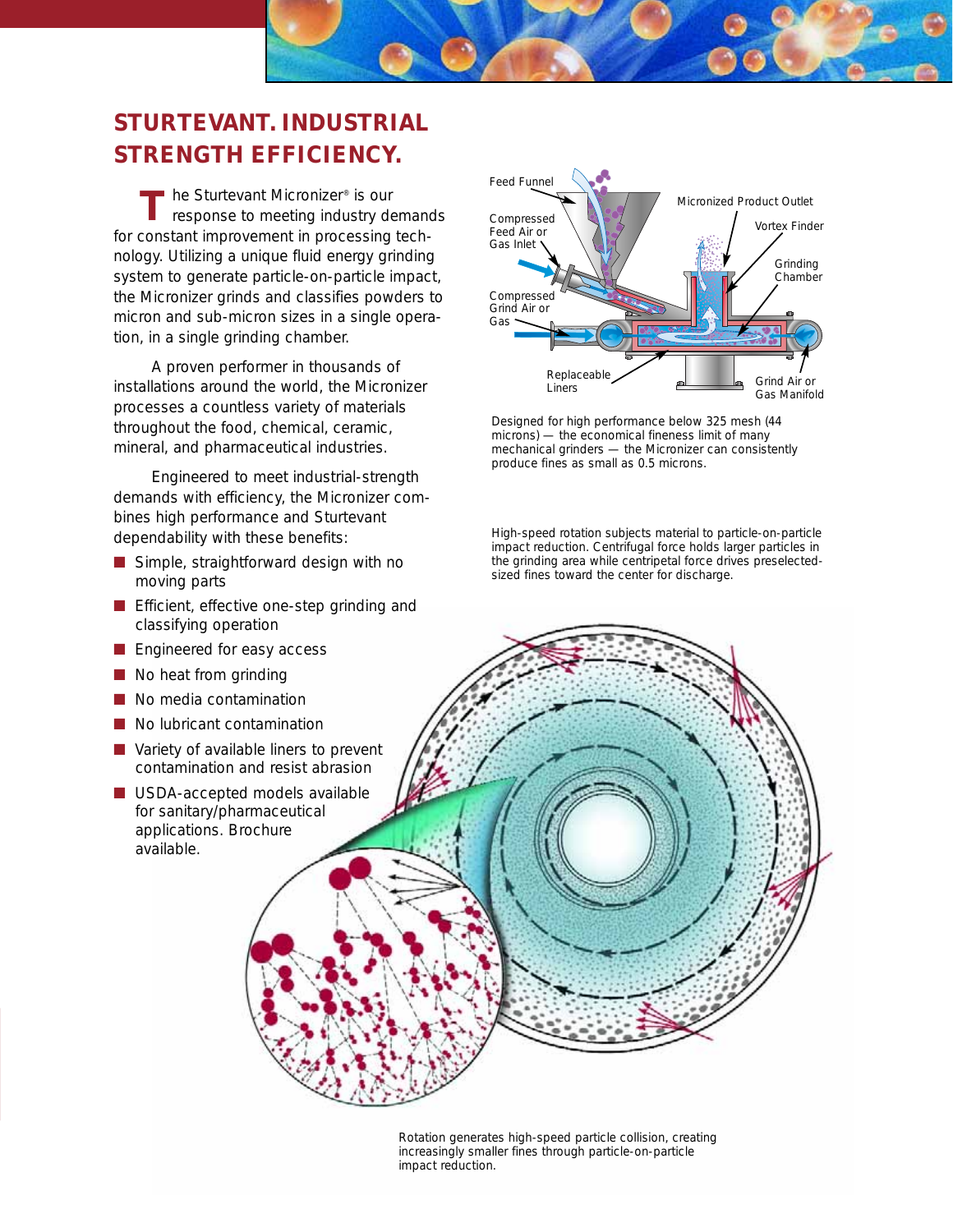## **APPLICATIONS**

- Agricultural chemicals
- Carbon Black
- Ceramics
- Pharmaceutical, cosmetics
- Pigments
- **D** Precious metals
- Propellants
- Resins
- **Titanium Dioxide**
- **Toner**

## **LINERS**

- Stainless Steel
- UHMWPE (Ultra-High Molecular Weight Polyethylene)
- Polyurethane or Vulcanized Rubber
- Alloy Steel
- Aluminum Oxide
- Silicon Carbide
- Tungsten Carbide



Easily opened Micronizer shows aluminum oxide, wear-resistant liners.

## **BENEFITS**

#### **Predictable Performance**

- 1000+ installations and over 50 years of experience
- Sole-source responsibility with complete systems availability

#### **Product Quality**

- No heat build-up: process heat-sensitive materials
- Minimized product contamination:
	- A variety of specialty ceramic, low carbon steels, and polymeric liners available for adherent or abrasive materials
	- No media contamination
	- No lubrication contamination
- Uniformity: Produces spherical particle shape for reduced agglomeration

#### **Safety**

■ Processes materials susceptible to oxidation or explosivity: easily adapts to inert gas and super-heated steam operations

#### **Simple Operation**

- Preassembled, with optional clamp connections available
- Grinds and sizes in one step; no additional classifier needed
- Operates in any orientation

#### **Low Maintenance**

- No moving parts
- No lubrication required
- Designed for easy access and cleaning
- Abrasion-resistant liners available
- Robust design

#### **Flexibility**

- Variety of product collection configurations available with integral cyclone, separate high-efficiency cyclone collector, single batch bag, or continuous cleaning dust collector
- $\blacksquare$  Sizes from wheeled, portable lab units of 2", 4" and 8" to production systems of 42"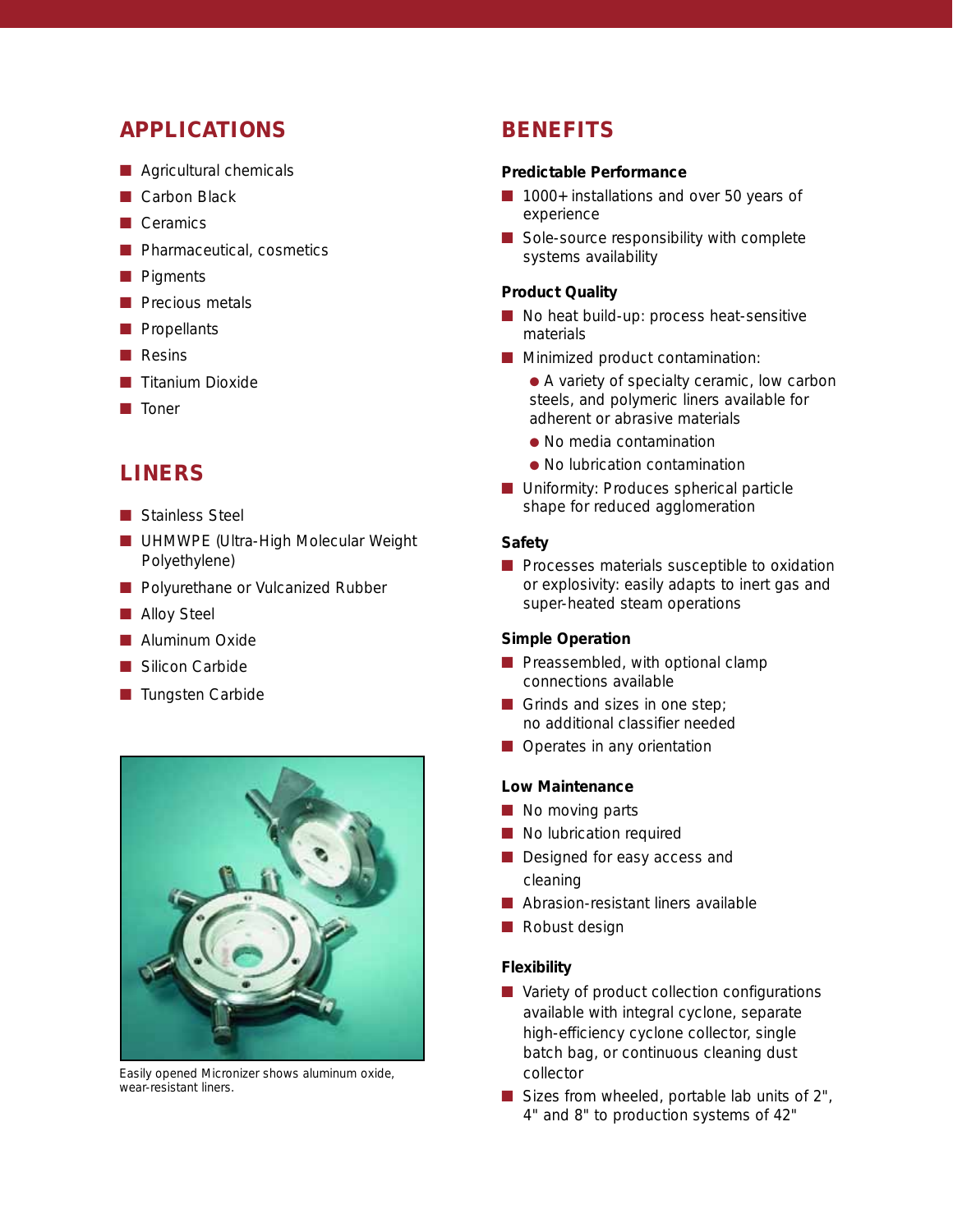## **SPECIALIZED APPLICATIONS**

The Micronizer's innovative design and fluid energy system enable numerous special-application possibilities for basic grinding, such as:

- Ceramic powders using wear-resistant ceramic liners
- Pharmaceutical powders using sanitary USDA-accepted design (brochure available)
- Agricultural chemicals without attritional heat

### **CAPABILITIES**

Sturtevant Micronizers meet a variety of material and output specifications. The typical feed size for Micronizers is 100 mesh or finer. The product size ranges from sub-micron to 44 microns. Capabilities range from 1/2 to 10,000 pounds per hour. Micronizers may be operated using either compressed air, steam or inert gases.



| <b>MICRONIZERS</b>       |                             |                                           |                 |                             |  |  |  |  |
|--------------------------|-----------------------------|-------------------------------------------|-----------------|-----------------------------|--|--|--|--|
|                          | <b>ENERGY REQUIREMENTS</b>  |                                           |                 | <b>CAPACITY</b><br>LBS./HR. |  |  |  |  |
| <b>MILL</b><br>SIZE/DIA. | <sup>1</sup> COMPRESSED AIR | <sup>2</sup> SUPER-HEATED<br><b>STEAM</b> | <sup>3</sup> HP |                             |  |  |  |  |
| 2"                       | 30                          | 80                                        | 10              | $1/2 - 1$                   |  |  |  |  |
| 4"                       | 55                          | 145                                       | 15              | $2 - 40$                    |  |  |  |  |
| 8"                       | 130                         | 325                                       | 40              | $10 - 100$                  |  |  |  |  |
| 15"                      | 350                         | 900                                       | 100             | $50 - 300$                  |  |  |  |  |
| 20"                      | 550                         | 1250                                      | 125             | $100 - 1000$                |  |  |  |  |
| 24"                      | 800                         | 2500                                      | 200             | $250 - 1400$                |  |  |  |  |
| 30"                      | 1500                        | 4000                                      | 350             | $600 - 3000$                |  |  |  |  |
| 36"                      | 2250                        | 6000                                      | 600             | $1000 - 6000$               |  |  |  |  |
| 42"                      | 3300                        | 8000                                      | 750             | $2000 - 10,000$             |  |  |  |  |

1 Volume of free air at 60° F, 14.7 psi compressed to 100 PSIG. Includes air consumed by feed injector nozzle.

2 Steam supplied at 550° F and minimum 150 PSIG.

<sup>3</sup> Approximate HP necessary to generate 100 PSIG compressed air.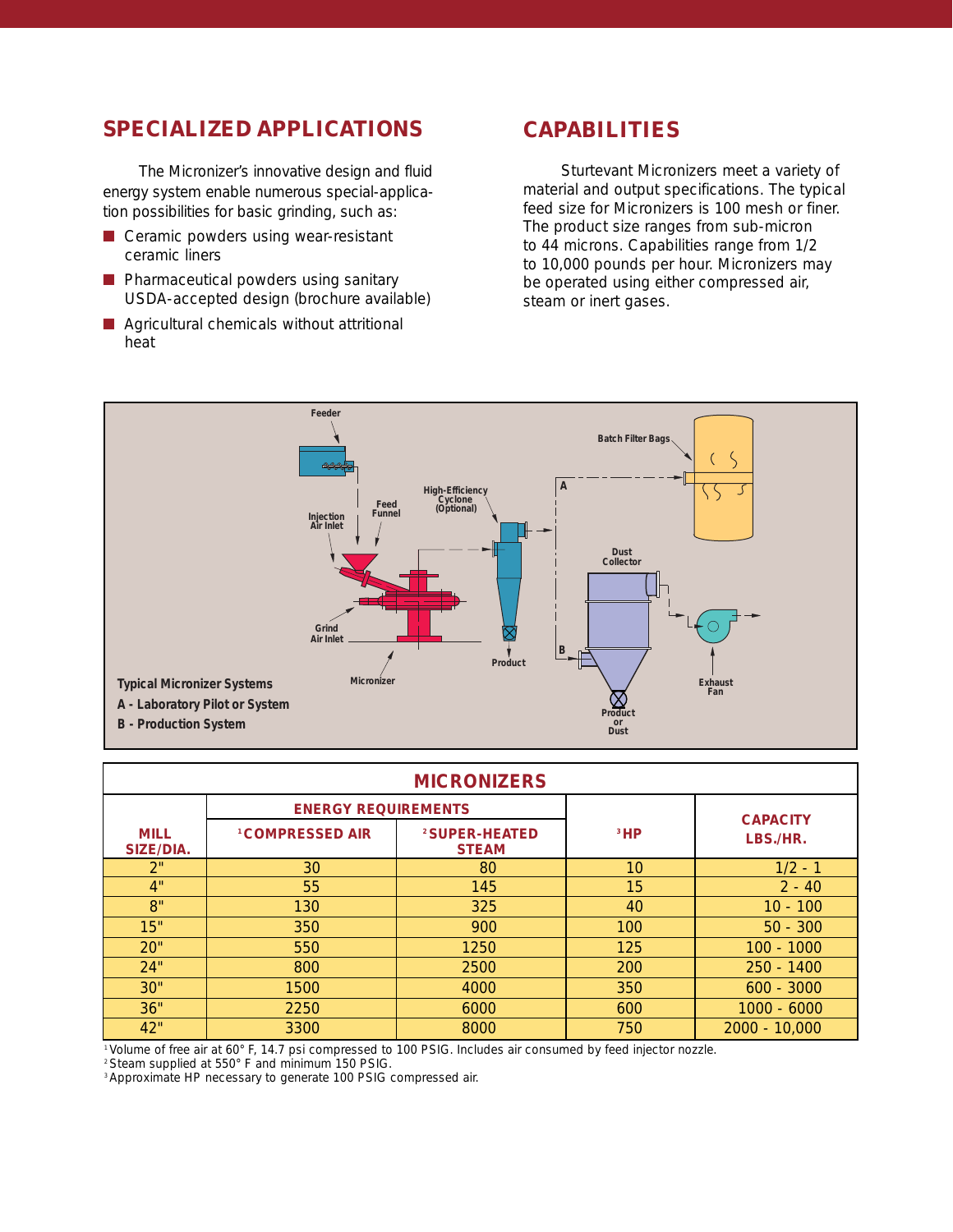

#### **SAMPLE STURTEVANT MICRONIZER GRINDING DATA**

| <b>Material</b>             | <b>Feed Size</b>   | <b>Product Size</b> | <b>Feed Rate</b><br>(lbs./hr.) | <b>Mill Size</b><br>Dia. (in.) |
|-----------------------------|--------------------|---------------------|--------------------------------|--------------------------------|
| Acetanilide                 | 100% - 325 mesh    | 5 microns avg.      | 1/2                            | $\overline{2}$                 |
| <b>Aluminum Oxide</b>       | 100% - 325 mesh    | 100% - 3 microns    | 30                             | 8                              |
| <b>Ammonium Perchlorate</b> | 100% - 80 mesh     | 3.2 microns avg.    | 500                            | 15                             |
| <b>Barium Ferrite</b>       | 100% - 20 mesh     | 100% - 6 microns    | $\boldsymbol{6}$               | $\overline{4}$                 |
| <b>Barium Titanate</b>      | 100% - 20 mesh     | 100% - 325 mesh     | $\mathbf{1}$                   | $\overline{2}$                 |
| <b>Barytes</b>              | 100% - 200 mesh    | 3-4 microns avg.    | 1800                           | 30                             |
| <b>Bentonite</b>            | 100% - 200 mesh    | 100% - 400 mesh     | 5                              | $\overline{4}$                 |
| <b>Bismuth Trioxide</b>     | 100% - 200 mesh    | 2.1 microns avg.    | 80                             | 8                              |
| <b>Carbon Black</b>         | 100% - 100 mesh    | 75% - 15 microns    | 45                             | 8                              |
| <b>Chrome Oxides</b>        | 100% - 325 mesh    | 6.5 microns avg.    | 30                             | 8                              |
| <b>Chromium Carbide</b>     | 75% - 200 mesh     | 100% - 325 mesh     | $\overline{3}$                 | $\overline{4}$                 |
| Cobalt                      | 15 microns avg.    | 1.5 microns avg.    | 60                             | 8                              |
| <b>Copper Chromate</b>      | 94% - 325 mesh     | 1.0 microns avg.    | $\mathbf{6}$                   | $\overline{4}$                 |
| <b>Copper Oxide</b>         | 100% - 400 mesh    | 1.25 microns avg.   | 90                             | 8                              |
| Cryolite                    | 100% - 325 mesh    | 3.0 microns avg.    | 1000                           | 30                             |
| <b>Cupric Sulfate</b>       | 100% - 325 mesh    | 10.0 microns avg.   | $\overline{4}$                 | $\overline{4}$                 |
| <b>Dolomite</b>             | 25% - 100 mesh     | 100% - 325 mesh     | 2400                           | 36                             |
| Ferrite                     | 43% - 325 mesh     | 100% - 10 microns   | $\overline{5}$                 | 4                              |
| Graphite                    | 100% - 325 mesh    | 100% - 3 microns    | 20                             | 8                              |
| Gypsum                      | 50% - 325 mesh     | 100% - 15 microns   | 60                             | 8                              |
| <b>Iron Oxide</b>           | 100% - 10 microns  | 100% - 1 microns    | 3                              | $\overline{4}$                 |
| Iron Oxide Pigment          | 90% - 325 mesh     | 3.0 microns avg.    | 1000                           | 30                             |
| <b>Lead Chromate</b>        | 100% - 100 microns | 100% - 5 microns    | 120                            | 8                              |
| Magnesium Oxide             | 100% - 14 mesh     | 3.2 microns avg.    | 50                             | 8                              |
| <b>Mica</b>                 | 100% - 100 mesh    | 100% - 325 mesh     | 15                             | 8                              |
| Molybedenum                 | 100% - 325 mesh    | 7.0 microns avg.    | 12                             | $\overline{4}$                 |
| Paladium                    | 100% - 200 mesh    | 4.2 microns avg.    | 10                             | 4                              |
| <b>Phenolic Resin</b>       | 50% - 20 mesh      | 100% - 325 mesh     | 15                             | $\, 8$                         |
| <b>Pigments</b>             | 100% - 50 mesh     | 100% - 10 microns   | 45                             | 8                              |
| <b>Polyvinyl Resin</b>      | 100% - 20 mesh     | 100% - 12 microns   | 60                             | $\, 8$                         |
| Potassium Chloride          | 100% - 20 mesh     | 100% - 10 microns   | 90                             | 8                              |
| Potassium Perchlorate       | 100% - 14 mesh     | 2.3 microns avg.    | 75                             | 8                              |
| <b>Silicon Dioxide</b>      | 100% - 200 mesh    | 100% - 6 microns    | 10                             | 8                              |
| <b>Silver Powder</b>        | 85% - 325 mesh     | 100% - 10 microns   | $\overline{3}$                 | $\overline{2}$                 |
| <b>Sulfur</b>               | 100% - 200 mesh    | 2.0 microns avg.    | 3000                           | 36                             |
| <b>Talc</b>                 | 100% - 20 mesh     | 2.0 microns avg.    | 2000                           | 30                             |
| <b>Titanium Dioxide</b>     | 100% - 325 mesh    | 100% - 1 microns    | 4000                           | 42                             |
| <b>Titanium Oxide</b>       | 100% - 80 mesh     | 0.5 microns avg.    | 20                             | 8                              |
| <b>Toner</b>                | 100% - 100 mesh    | 7.0 microns avg.    | 60                             | 8                              |
| <b>Tungsten Carbide</b>     | 100% - 30 mesh     | 95% - 100 mesh      | 10                             | 8                              |
| <b>Uric Acid</b>            | 100% - 25 microns  | 1.0 microns avg.    | $\mathbf{1}$                   | $\overline{2}$                 |
| <b>Yttrium Oxide</b>        | 75% - 100 mesh     | 3.0 microns avg.    | 30                             | 8                              |
| <b>Zinc Oxide</b>           | 40% - 325 mesh     | 100% - 325 mesh     | 300                            | 15                             |
| <b>Zirconium Oxide</b>      | 100% - 325 mesh    | 100% - 1.5 microns  | 50                             | 8                              |

Chart data contains typical feed rates. For rates reflective of your specific application, contact our customer test center.